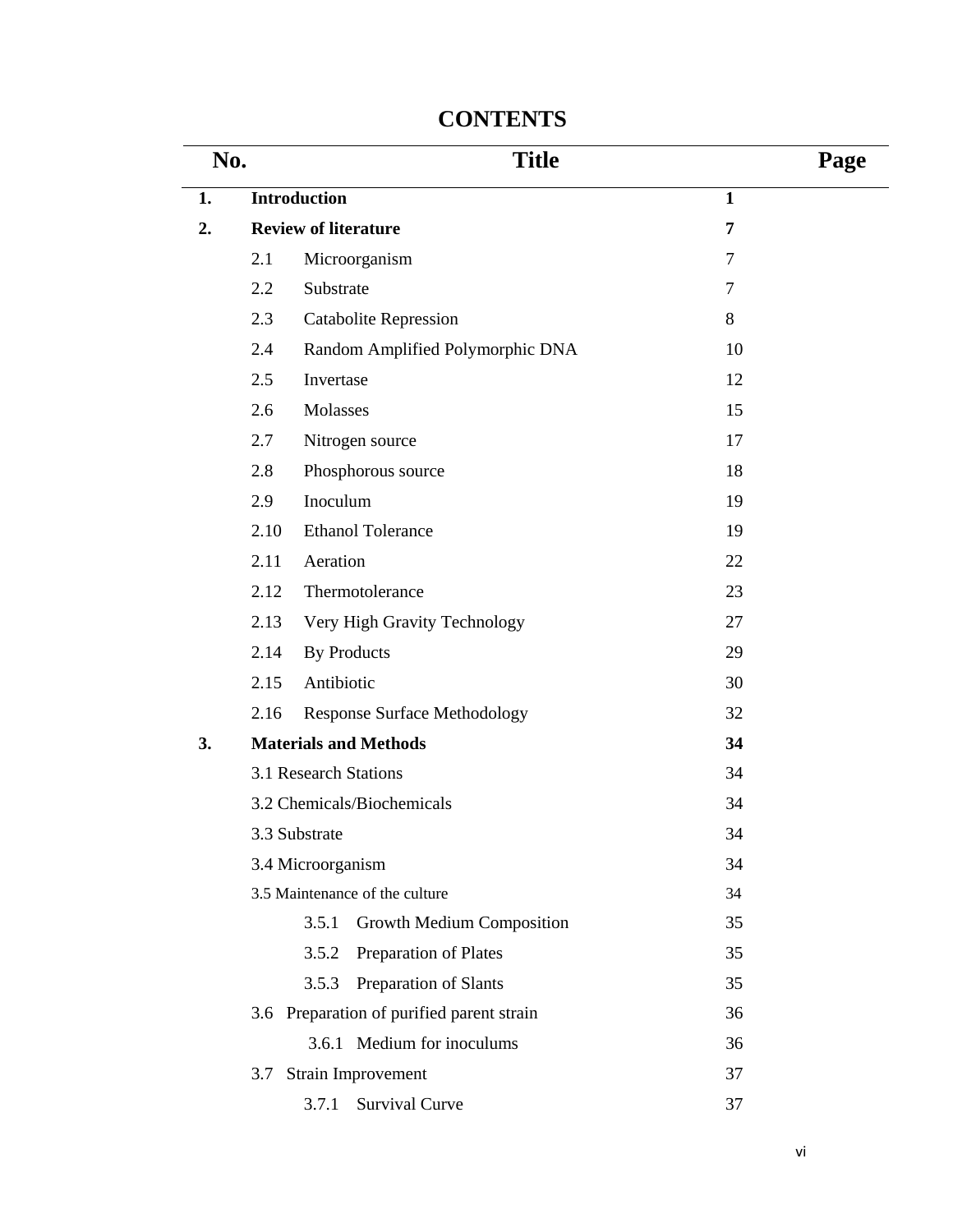|      | 3.7.2                                          |                                 | Purification of Mutant culture                     | 37 |
|------|------------------------------------------------|---------------------------------|----------------------------------------------------|----|
|      | 3.7.3                                          |                                 | Selection of Mutant of S. cerevisiae               | 37 |
|      |                                                | 3.8 Genetic variability         |                                                    | 38 |
|      | 3.8.1                                          |                                 | <b>Total Genomic DNA Isolation</b>                 |    |
| 38   |                                                |                                 |                                                    |    |
|      | 3.8.2                                          | <b>RAPD</b> Assay               |                                                    | 38 |
|      |                                                |                                 | 3.8.2.1 Data analysis                              | 39 |
| 3.9  | Invertase and ethanol production at lab. scale |                                 |                                                    | 39 |
|      | 3.9.1 Effect of Nitrogen and Phosphate source  |                                 |                                                    | 39 |
|      | 3.9.2                                          |                                 | <b>Effect of Temperature</b>                       | 40 |
|      | 3.9.3                                          | Effect of pH                    |                                                    | 40 |
| 3.10 |                                                | <b>Industrial Scale Studies</b> |                                                    |    |
|      |                                                |                                 | 3.10.1 Propagation of Yeast Culture                | 40 |
|      |                                                |                                 | 3.10.1.1 First Stage                               | 40 |
|      |                                                |                                 | 3.10.1.2 $2^{nd}$ stage                            | 41 |
|      |                                                |                                 | 3.10.1.3 $3^{\text{rd}}$ Stage                     | 41 |
|      |                                                |                                 | 3.10.2 Fermentation                                | 41 |
|      |                                                |                                 | 3.10.2.1 Effect of different brix (sugar level) 41 |    |
|      |                                                |                                 | 3.10.2.2 Effect of different inoculums size        | 41 |
|      |                                                |                                 | 3.10.2.3 Effect of different level rise            | 42 |
|      |                                                |                                 | 3.10.2.4 Effect of temperature                     | 42 |
|      |                                                |                                 | 3.10.3 Effect of Antibiotic                        | 42 |
|      |                                                |                                 | 3.10.3.1 Effect of Sodium Flouride                 | 42 |
|      |                                                |                                 | 3.10.3.2 Effect of virginiamycin                   | 42 |
|      |                                                |                                 | 3.10.3 Very High Gravity Technology                | 42 |
|      |                                                |                                 | 3.10.3.1 Effect of Very High Brix                  | 42 |
|      |                                                |                                 | 3.10.3.2 Effect of Aeration Rate                   | 42 |
| 3.11 | Analysis                                       |                                 |                                                    | 42 |
|      |                                                |                                 | 3.11.1 Invertase assay                             | 42 |
|      |                                                |                                 | 3.11.1.1Calculation of Invertase Activity          | 43 |
|      |                                                | 3.11.2 Brix                     |                                                    | 43 |
|      |                                                | 3.11.3 pH                       |                                                    | 43 |
|      |                                                |                                 | 3.11.4 Sugars Analysis                             | 43 |
|      |                                                |                                 | 3.11.5 Cell Population                             | 43 |